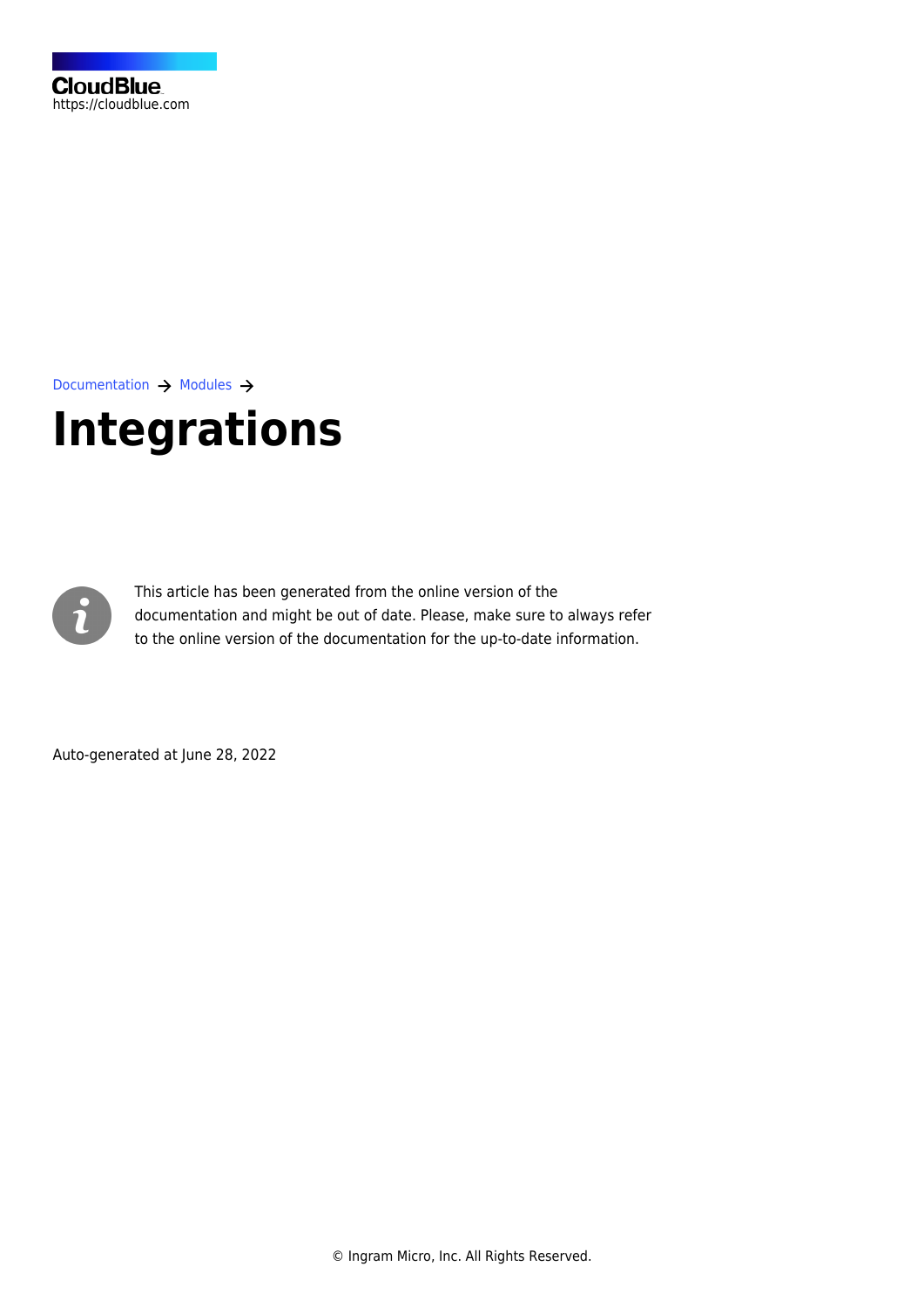# **CloudBlue**

## **Overview**

The Integrations module enables Connect users to access and manage generated API Tokens, specified Webhooks and available Extensions. Therefore, developers can use this module for integration scenarios between the Connect platform and external systems to address fulfillment automation, customer relationship management (CRM), Enterprise Resource Planning (ERP) and so on. The following describes provided sections within the Integrations module and outlines how this module can help Connect users with their integration procedures.

#### **General**

This section provides an API endpoint of the CloudBlue Connect platform. Use this endpoint for integrations with external systems. Note that the API endpoint is used as the base URL for API client interactions with the platform. In general, the API requests provided within the Connect community page omit this prefix for brevity. For example, the Connect community page mentions a request to get a list of agreements as follows:

GET /agreements/

Therefore, the aforementioned request should look like this:

GET https://api.connect.cloudblue.com/public/v1/agreements/

#### **Tokens**

This section enables Connect users to generate and manage their API Tokens. Use your created tokens to integrate the Connect platform into the Zapier and Flowgear platform. Furthermore, these tokens are used for your Connect reports creation and other custom integrations.

Generated token instances contain required API Key/ Handle and provide additional information, such as update/creation date, ID, status, and description.

Information

Note that your API token does not expire until they are deleted. In addition, note that the system allows disabling or enabling your generated tokens.

#### **Webhooks**

Access this section to define your Webhooks on the CloudBlue Connect platform. Webhooks represent flexible tools that replace periodical polls of certain expected events with configured actions automatically triggered by those events. Therefore, the